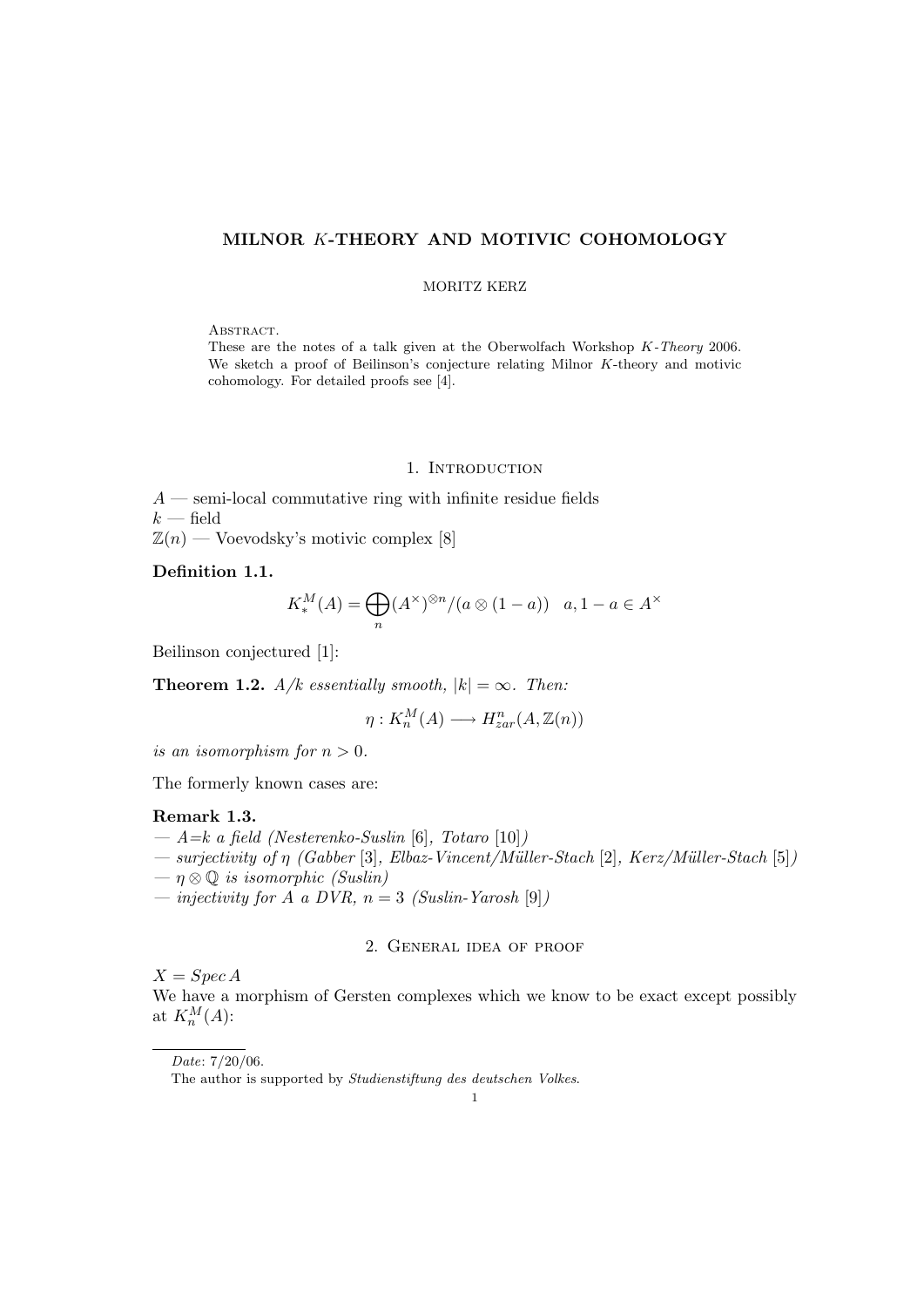### 2 MORITZ KERZ

(1)  
\n
$$
0 \longrightarrow K_n^M(A) \longrightarrow \bigoplus_{x \in X^{(0)}} K_n^M(x) \longrightarrow \bigoplus_{x \in X^{(1)}} K_{n-1}^M(x)
$$
\n
$$
\downarrow \qquad \qquad \downarrow
$$
\n
$$
0 \longrightarrow H_{zar}^n(A), \mathbb{Z}(n) \longrightarrow \bigoplus_{x \in X^{(0)}} H_{zar}^n(x, \mathbb{Z}(n)) \longrightarrow \bigoplus_{x \in X^{(1)}} H_{zar}^{n-1}(x, \mathbb{Z}(n-1))
$$

So it suffices to prove:

**Theorem 2.1** (Main Result).  $A/k$  regular, connected, infinite residue fields,  $F = Q(A)$ . Then:

$$
i: K_n^M(A) \longrightarrow K_n^M(F)
$$

is (universally) injective.

### 3. Applications

Corollary 3.1 (Equicharacteristic Gersten conjecture).  $A/k$  regular, local,  $X = Spec A$ ,  $|k| = \infty$ . Then:

$$
0 \longrightarrow K_n^M(A) \longrightarrow \bigoplus_{x \in X^{(0)}} K_n^M(x) \longrightarrow \bigoplus_{x \in X^{(1)}} K_{n-1}^M(x) \longrightarrow \cdots
$$

is exact.

Proof. Case  $A/k$  essentially smooth: Use  $(1) +$  Main Result. Case A general: Use smooth case + Panin's method  $|7|$  + Main Result.

 $\mathcal{K}^M_*$  — Zariski sheaf associated to  $K^M_*$ 

Corollary 3.2 (Bloch formula).  $X/k$  regular excellent scheme,  $|k| = \infty$ ,  $n \ge 0$ . Then:

$$
H_{zar}^n(X, \mathcal{K}_n^M) = CH^n(X) .
$$

Levine and Kahn conjectured:

Corollary 3.3 (Gerneralized Bloch-Kato conjecture). Assume the Bloch-Kato conjecture.  $A/k$ ,  $|k| = \infty$ , char(k) prime to  $l > 0$ . Then the galois symbol

$$
\chi_n: K_n^M(A)/l \longrightarrow H^n_{et}(A, \mu_l^{\otimes n})
$$

is an isomorphism for  $n > 0$ .

Idea of proof. Case  $A/k$  essentially smooth: Use Gersten resolution. Case  $A/k$  general: Use Hoobler's trick + Gabber's rigidity for étale cohomology.  $\square$ 

**Corollary 3.4** (Generalized Milnor conjecture).  $A/k$  *local*,  $|k| = \infty$ , *char(k)* prime to 2. Then there exists an isomorphism

$$
K_n^M(A)/2 \longrightarrow I_A^n/I_A^{n+1}
$$

where  $I_A \subset W(A)$  is the fundamental ideal in the Witt ring of A.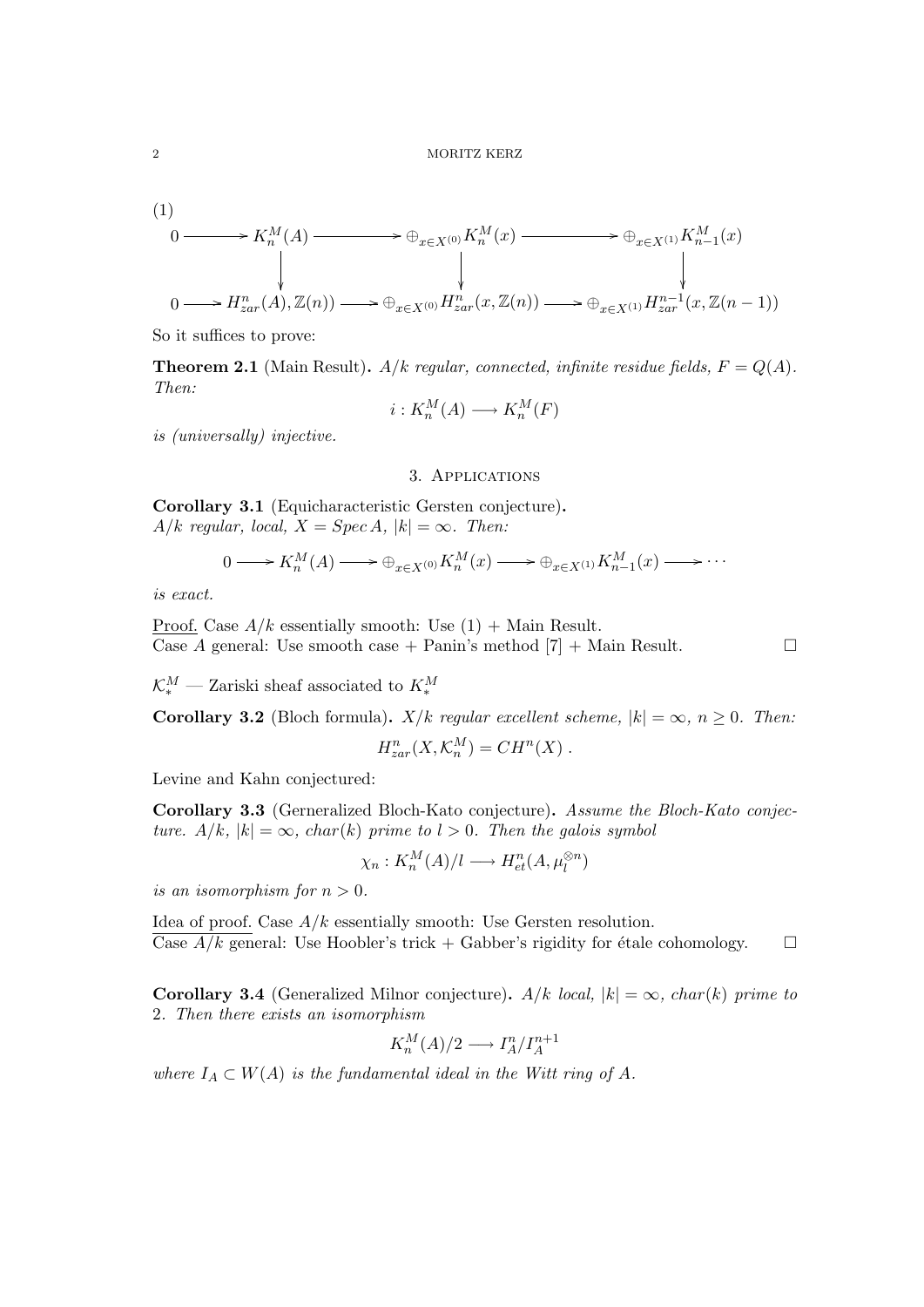#### 4. New methods in Milnor K-theory

The first new result for  $K$ -groups used in the proof of the Main Result states:

**Theorem 4.1** (COCA).  $A \subset A'$  local extension of semi-local rings, i.e.  $A^{\times} = A \cap A'^{\times}$ .  $A, A'$  factorial,  $f \in A$  such that  $A/(f) = A'/(f)$ . Then:

$$
K_n^M(A) \longrightarrow K_n^M(A_f)
$$
  
\n
$$
\downarrow \qquad \qquad \downarrow
$$
  
\n
$$
K_n^M(A') \longrightarrow K_n^M(A'_f)
$$

is co-Cartesian.

Remark 4.2. COCA was proposed by Gabber who proved the surjectivity part at the lower right corner.

**Theorem 4.3** (Local Milnor Theorem).  $q \in A[t]$  monic. There is a split short exact sequence

$$
0 \longrightarrow K_n^M(A) \longrightarrow K_n^t(A,q) \longrightarrow \bigoplus_{(\pi,q)=1} K_{n-1}^M(A[t]/(\pi)) \longrightarrow 0
$$

**Explanation:** The abelian group  $K_n^t(A,q)$  is generated by symbols  $\{p_1,\ldots,p_n\}$  with  $p_1, \ldots, p_n \in A[t]$  pairwise coprime,  $(p_i, q) = 1$  and highest non-vanishing coefficients invertible.

For  $A = k$  a field  $K_n^t(k, 1) = K_n^M(k(t)).$ The standard technique gives:

**Theorem 4.4** (Norm Theorem). Assume A has big residue fields (depending on n).  $A \subset B$  finite, étale. Then there exists a norm

$$
N_{B/A}: K_n^M(B) \longrightarrow K_n^M(A)
$$

satisfying projection formula, base change.

## 5. Proof of Main Result

1st step: Reduce to A semi-local with respect to closed points  $y_1, \ldots, y_l \in Y/k$  smooth,  $|k| = \infty$  and k perfect. For this use Norm Theorem + Popescu desingularization.

2nd step: Induction on  $d = \dim A$  for all n at once.

$$
i: K_n^M(A) \longrightarrow K_n^M(F)
$$

If  $x \in K_n^M(A)$  with  $i(x) = 0$  then there exists  $f \in A$  such that  $i^f(x) = 0$  where

$$
i^f: K_n^M(A) \longrightarrow K_n^M(A_f) .
$$

Gabber's presentation theorem produces  $A' \subset A$  a local extension and  $f' \in A'$  such that  $f'/f \in A^*$  and  $A'/(f') = A/(f)$ . Here A' is a semi-local ring with respect to closed points  $y_1, \ldots, y_l \in \mathbb{A}_k^d$ .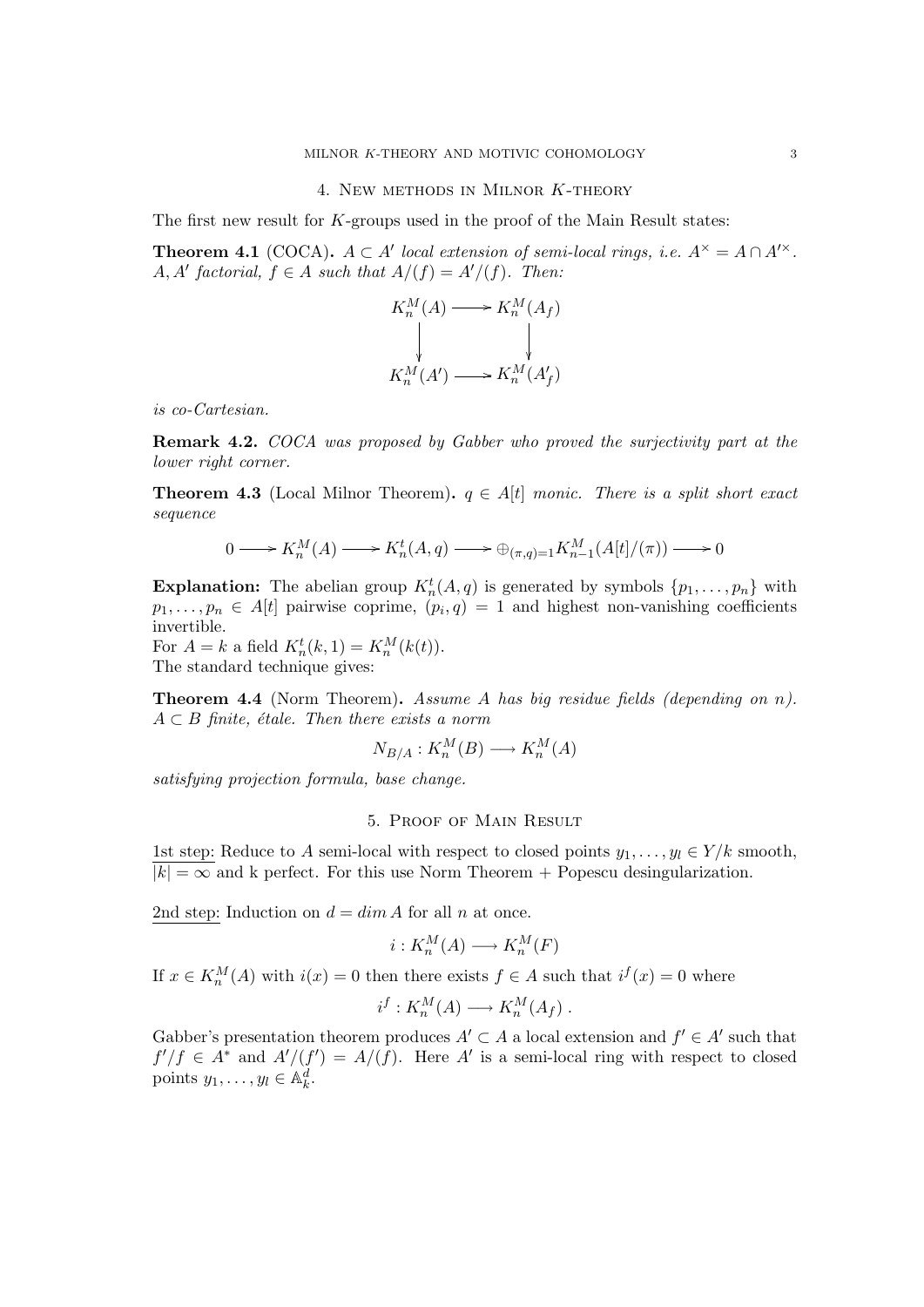The COCA Theorem gives that

$$
K_n^M(A') \longrightarrow K_n^M(A'_f)
$$
  
\n
$$
\downarrow \qquad \qquad \downarrow
$$
  
\n
$$
K_n^M(A) \longrightarrow K_n^M(A_f)
$$

is co-Cartesian. So it suffices to prove that

$$
i': K_n^M(A') \longrightarrow K_n^M(k(t_1,\ldots,t_d))
$$

is injective. Let  $x \in \text{ker}(i')$  and  $p_1, \ldots, p_m \in k[t_1, \ldots, t_d]$  be the irreducible, different polynomials appearing in  $x, p_i \in A'^{\times}$ . Let

$$
W = \bigcup_{i} \text{ sing. loc.}(V(p_i)) \cup \bigcup_{i,j} V(p_i) \cap V(p_j)
$$

Then  $dim(W) < d-1$  since k is perfect.

There exists a linear projection

$$
p:\mathbb{A}_k^d\longrightarrow \mathbb{A}_k^{d-1}
$$

such that  $p|_{V(p_i)}$  is finite and  $p(y_i) \notin p(W)$  for all *i*. Let now A'' be the semi-local ring with respect to  $p(y_1), \ldots, p(y_l) \in \mathbb{A}_k^{d-1}$ k

$$
A'' \subset A''[t] \subset A'
$$

Let  $q \in A''[t]$  be monic such that

$$
V(q) \cap p^{-1}(p(y_i)) = \{y_1, \ldots, y_l\} \cap p^{-1}(p(y_i))
$$

Under the natural map  $K_n^t(A'', q) \to K_n^M(A')$  there exists a preimage  $x' \in K_n^t(A'', q)$  of  $\mathcal{X}$ .

We have a commutative diagram,  $F = Q(A'')$ :

$$
0 \longrightarrow K_n^M(A'') \longrightarrow K_n^M(A'', q) \longrightarrow \bigoplus_{\pi} K_{n-1}^M(A''[t]/(\pi)) \longrightarrow 0
$$
  

$$
\downarrow \qquad \qquad \downarrow \qquad \qquad \downarrow
$$
  

$$
0 \longrightarrow K_n^M(F) \longrightarrow K_n^M(F(t)) \longrightarrow \bigoplus_{\pi} K_{n-1}^M(F[t]/(\pi)) \longrightarrow 0
$$

But since the important summands in the right vertical arrow are injective, a simple diagram chase gives  $x' = 0$  and finally  $x = 0$ .

### **REFERENCES**

- [1] Beilinson, Alexander Letter to Soulé, 1982, K-theory Preprint Archives, 694
- [2] Elbaz-Vincent, Philippe; Müller-Stach, Stefan Milnor K-theory of rings, higher Chow groups and applications. Invent. Math. 148, (2002), no. 1, 177–206.
- [3] Gabber, Ofer; Letter to Bruno Kahn, 1998
- [4] Kerz, Moritz The Gersten conjecture for Milnor K-theory. K-theory Preprint Archives, 791
- [5] Kerz, Moritz; Müller-Stach, Stefan The Milnor-Chow homomorphism revisited. To appear in K-Theory, 2006
- [6] Nesterenko, Yu.; Suslin, A. Homology of the general linear group over a local ring, and Milnor's K-theory. Math. USSR-Izv. 34 (1990), no. 1, 121–145